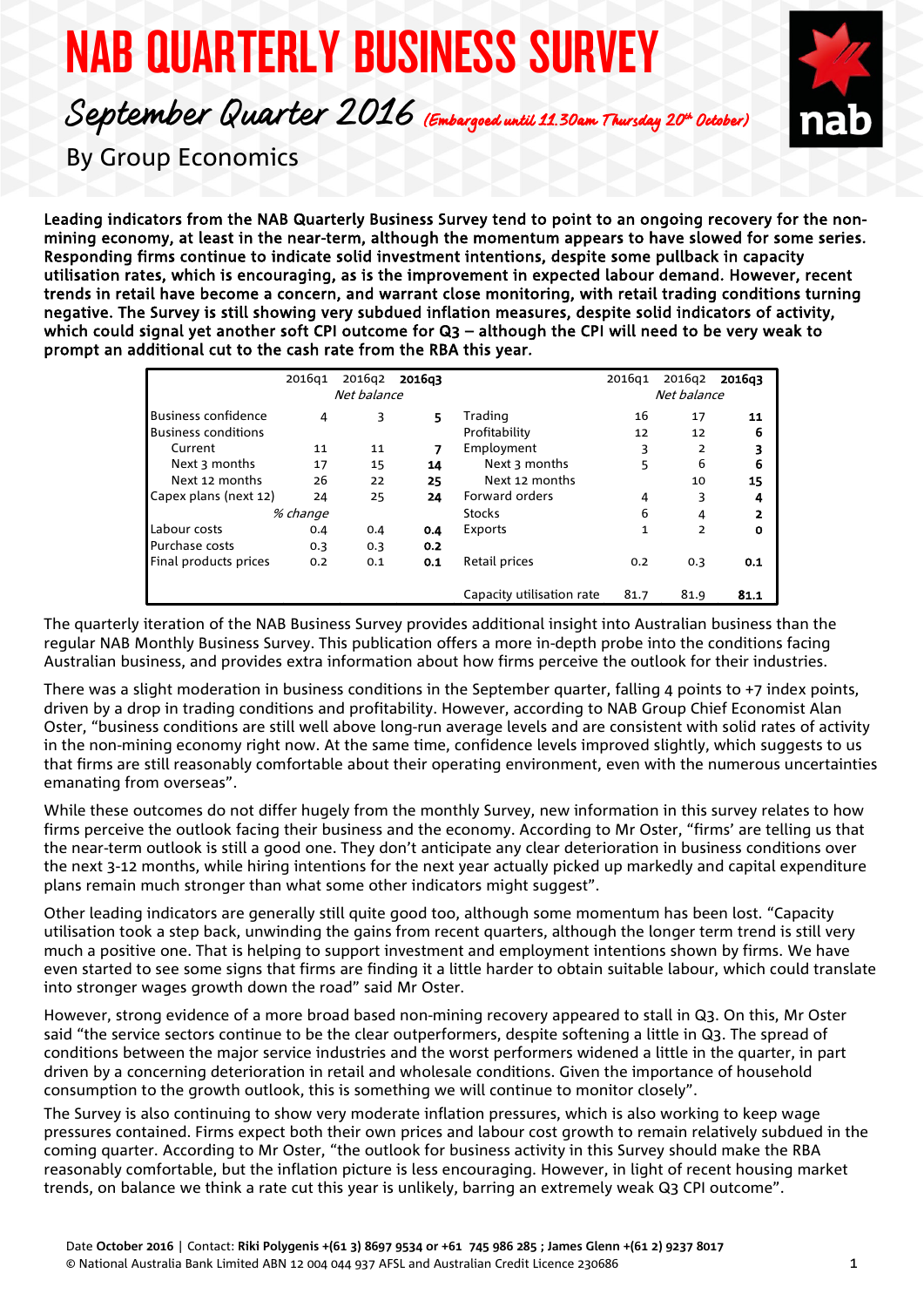#### **NAB Quarterly Business Survey**



-40 -30 -20 -10 0 10 Mining Wholesale Retail Construction Finance/ Business/ Property Transport/ utilities Personal services Manufacturing Deviation from long-run average, smoothed  $Sep-15$  $Sep-16$ 

















# Capex Plans (Next 12 months)